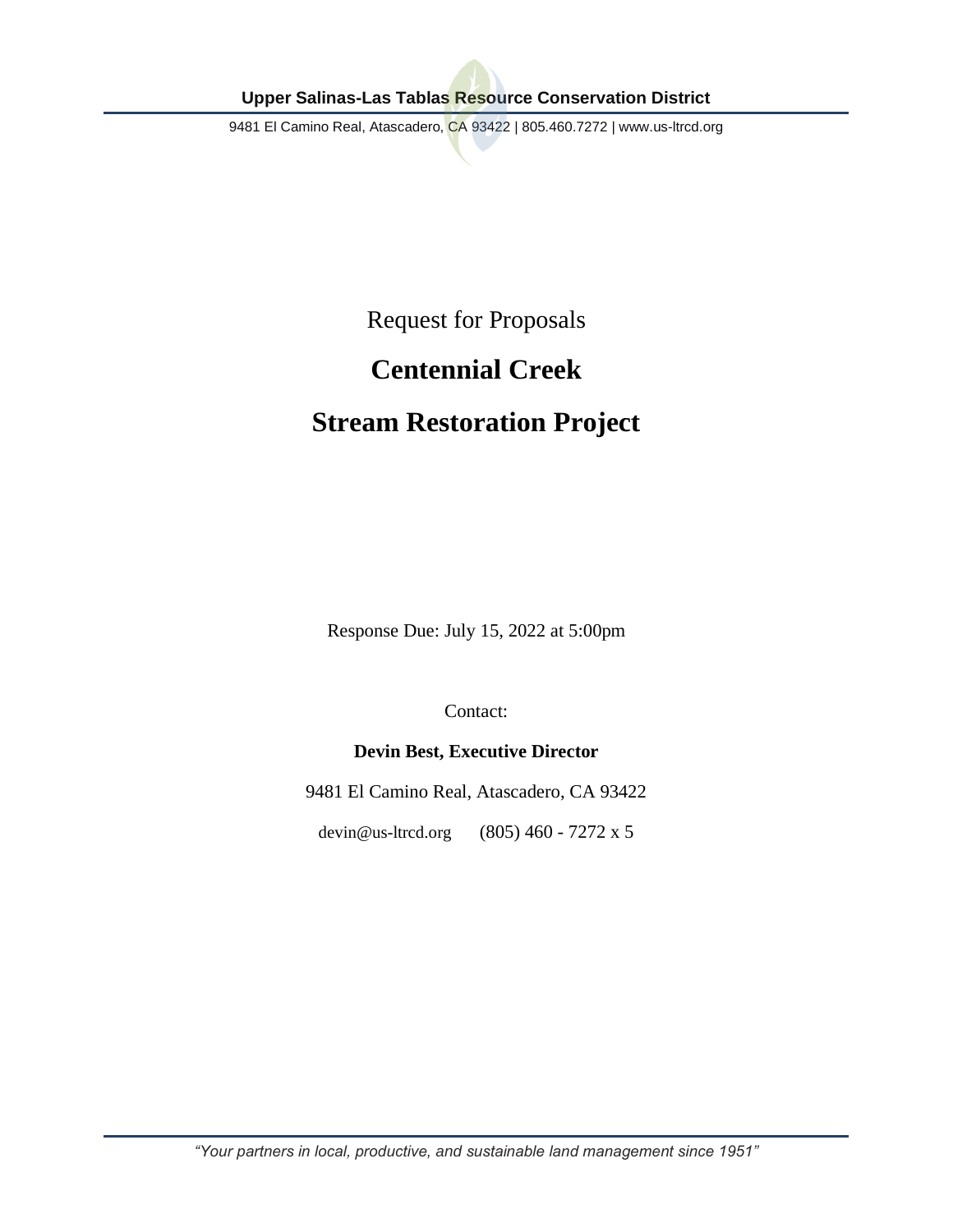9481 El Camino Real, Atascadero, CA 93422 | 805.460.7272 | www.us-ltrcd.org

# 1. **Introduction**

This request for proposals (RFP) pertains to a stream rehabilitation project in Paso Robles, California, being undertaken by the Upper Salinas-Las Tablas Resource Conservation District (hereafter referred as "USLTRCD"). Engineered designs have been developed for this project and will be strictly adhered to. This site is comprised of 6,300 linear feet of waterway in Centennial Creek that runs through the City of Paso Robles' open space in Centennial Park. The work under this contract is being funded by mitigation funds to the USLTRCD from the California Department of Transportation (Caltrans). This is a prevailing wage project.

This project includes creating and reestablishing sections of Centennial Creek to restore hydrologic functions by arresting incision and allowing the stream to reconnect with an active floodplain. USLTRCD staff, engineering staff from Waterways Consulting, Inc., and Precision Construction Services will provide project oversight and management on-site. Manual labor from the California Conservation Corps (CCC) will also be a large factor on the site and will be responsible for certain components of the overall project. Hierarchical structure will conform to the following flow chart and will be further outlined at the site and understood to be an integral part of the project undertaking.



Interested contractors are invited to submit qualifications in accordance with the requirements of this Request for Proposal by **Friday, July 15, 2022, at 5:00 pm**.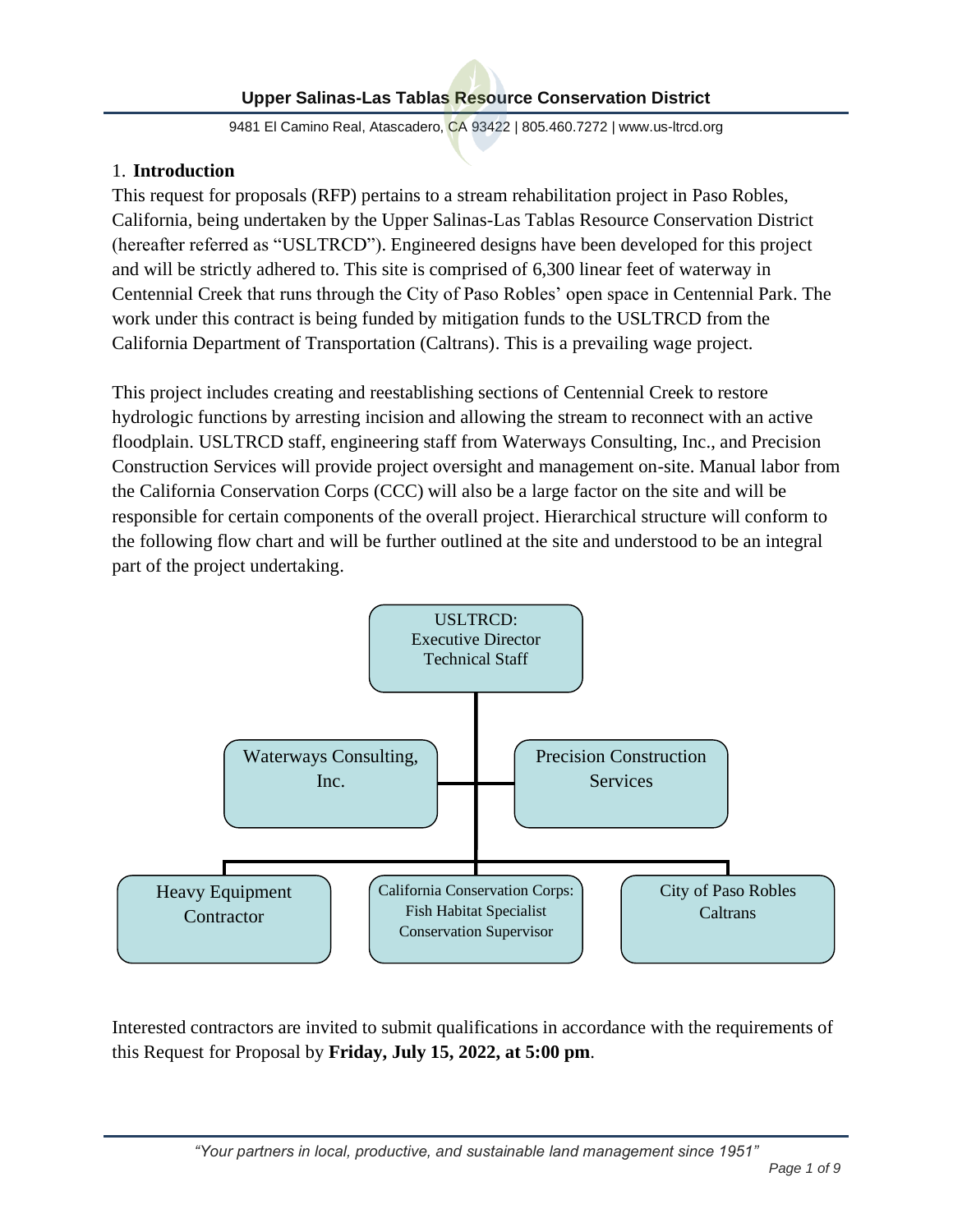9481 El Camino Real, Atascadero, CA 93422 | 805.460.7272 | www.us-ltrcd.org

### **1.1 Background**

The purpose of this project is to meet regulatory agency mitigation requirements for impacts to wetlands and riparian habitat in the Salinas River Watershed by improving watershed function, reducing erosion, increasing complexity and distribution of riparian habitat, and enhance local hydrology in Centennial Creek, Paso Robles.

The Centennial Creek Stream Restoration Project (CCSRP) will involve removing culverts, replacement of an undersized culvert with properly sized concrete box culvert, construction of roughened riffles at intervals along the stream, and widening the narrow creek channels to reestablish flood terraces and create wetlands. Finally, a robust planting plan will be implemented to increase the native plant diversity and habitat quality.

### **1.2 Project Goal**

The overall goal for the CCSRP is the successful installation of constructed riffles and recontouring of the stream channel profile to facilitate the restoration and reestablishment of Centennial Creek hydrology. The criteria established to evaluate the success of the restoration goals are as follows:

- 1. Engineered plans executed to the satisfaction of USLTRCD and Waterways Consulting, Inc. staff; and,
- 2. Satisfactory approval of restoration goals by City of Paso Robles and Caltrans representatives.

The approach to stabilizing the channel and restoring floodplain and wetland function to Centennial Creek includes the following design elements:

*Floodplain Benching:* This project element consists of a combination of raising the base level of the channel, by building constructed riffles, and lowering the floodplain, through excavation, to increase the frequency flow inundates the floodplain, thereby restoring channel-floodplain connectivity, raising the local groundwater table, and restoring channel and floodplain processes. The number and thickness of the constructed riffles and the depth of floodplain excavation varies by site, but the objective is to facilitate activation of the floodplain during a typical storm event, or several times a year.

*Wetland Creation*: This project element is like floodplain benching except the elevation difference between the raised channel and the excavated floodplain bench would be minimal, resulting in the wetland bench being inundated under most flow conditions. The constructed riffle spacing is tighter under this project element to maximize inundation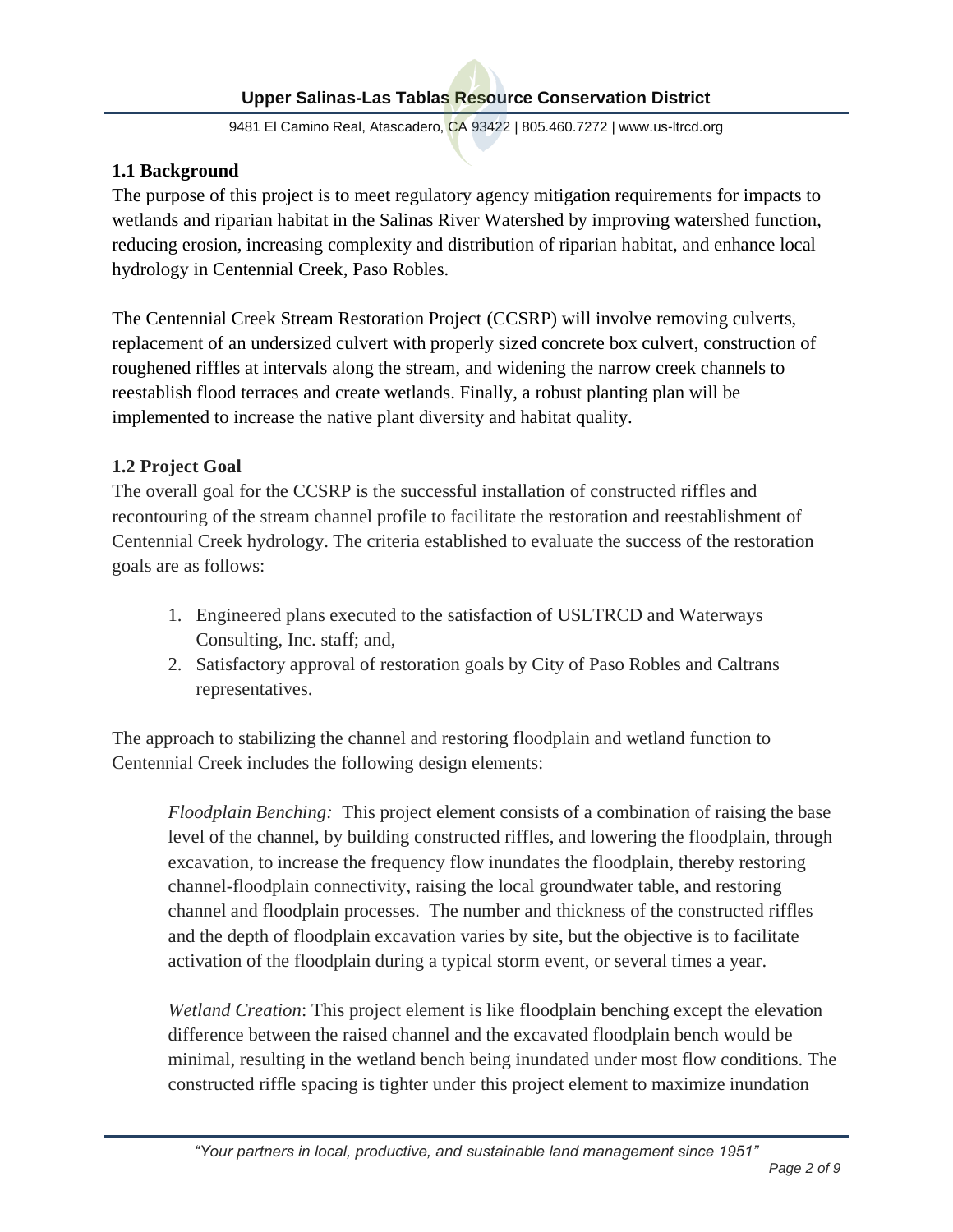9481 El Camino Real, Atascadero, CA 93422 | 805.460.7272 | www.us-ltrcd.org

within the entire wetland bench, but the design elements are similar and would include building constructed riffles and excavating a bench. Similarly, the depth of excavation and thickness, location, and spacing of the constructed riffles are site dependent.

*Channel Stabilization*: Portions of the channel that are incised but lack opportunities to reactivate floodplain because the creek flows through a more confined valley will be stabilized by building constructed riffles at key locations to provide grade control, locally raise the bed of the channel, and limit active headcut migration.

*Replacement of Undersized Culvert:* At one location in the park an undersized culvert will be replaced with an appropriately sized embedded concrete culvert. The culvert will be embedded with natural stream substrate, referred to as engineered streambed material (ESM) and will be sized to fit the constraints of the site and convey the modified hydrology.

The constructed riffle concept is based on the idea of simulating a natural stream channel by importing and placing an engineered mix of substrate, referred to as engineered streambed material (ESM), that is designed to resist erosion. This technique mimics a riffle in that it holds the overall grade of the channel (whereas pools erode and scour), resists erosion during high flow events, and facilitates up and downstream movement of aquatic organisms. It is also often constructed to obtain hydraulic variability by creating an irregular, rough, surface where larger grain sizes protrude above the primary grade of the riffle. Therefore, it sometimes called a roughened riffle or roughened channel. Hydraulic modeling tools are used to determine the gradation of the material used to build the constructed riffle and several gradation specifications may be required depending on the degree to which each site conditions vary.

### **2. Scope of Services**

The inter-water work period is a 12-week window. Construction is expected to take up to 10 weeks although actual length of construction will depend on the capabilities of the selected contractor. Most of the proposed work consists of grading and off-haul of excess material and building the constructed riffles. A total of **41** constructed riffles within **18** treatment areas are proposed throughout the project site. The following construction approach is anticipated for each of the project elements:

*Project Coordination.* The selected contractor will work directly with USLTRCD staff and Precision Construction Services. Appropriate and professional communication and interaction is required. The selected contractor will have a designated point of contact to communicate with USLTRCD and Precision Construction Services.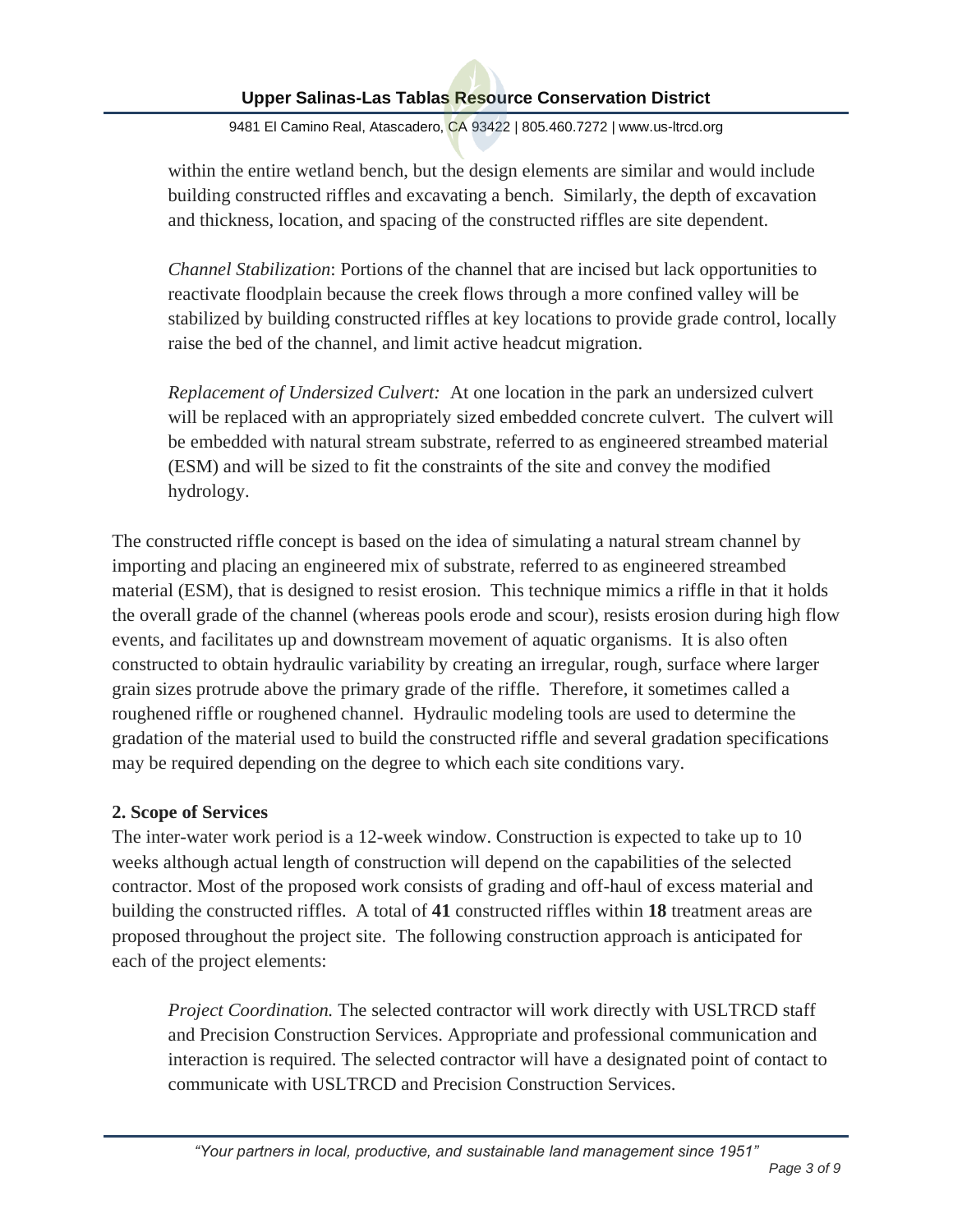9481 El Camino Real, Atascadero, CA 93422 | 805.460.7272 | www.us-ltrcd.org

*Material Acquisition:* The heavy equipment contractor will be responsible for purchasing construction materials for the CCSRP including rock for roughened riffles and slope protection, the concrete box culvert, tree protection fencing, and erosion control devices including hydroseeding. Engineered plans call for approximately 1,600 cubic yards of total rock. USLTRCD will oversee approval of types of rock material used for roughened riffles. The seed mix proposed in the engineered plans will be strictly adhered to. Acquisition and delivery timing of materials will be the responsibility of the contractor. The Contractor shall be responsible for communicating with USLTRCD staff and Precision Construction Services to coordinate material delivery and timing for expeditious flow of work.

*Timing:* Groundbreaking is anticipated to begin August 15, 2022. Site preparation, equipment staging, and materials acquisition may begin in late July. Dates are negotiable. Staging area and access will be coordinated with the USLTRCD and Precision Construction Services. Requisite permits held by Caltrans require all in-stream components of the project must be completed by October 15, 2022.

*Floodplain and Wetland Benching:* Both of these project elements will be constructed in a similar manner and consist entirely of grading. Most of the material excavated from each of the floodplain or wetland benches would be off-hauled and disposed of at an appropriate facility approved by the USLTRCD (tentatively Spurr Co. site off Buena Vista Drive in Paso Robles, California). Given most of the proposed excavation is shallow, we anticipate the work will be conducted by an excavator, front loader, and dump truck. The excavator operator will likely excavate and stockpile material with a front loader available to move the stockpiled material to a dump truck that would be positioned on the existing trail for off-haul. Stockpiling would occur within the unexcavated portion of each bench site with the location moving as the excavation proceeds. The selected contractor will be responsible for off-hauling material to the designated location.

*Constructed Riffles:* Constructed roughened riffles are included in the project to stabilize actively incising portions of Centennial Creek and raise the bed of the channel to improve channel-floodplain connectivity and wetland function. Most of the material for each constructed riffle will be imported, except for the fine material component of the gradation (potentially available on site). Imported material will likely be stockpiled at the staging areas. An excavator will be used at each constructed riffle to over excavate the channel and banks to prepare the site for the appropriate depth, length, and cross-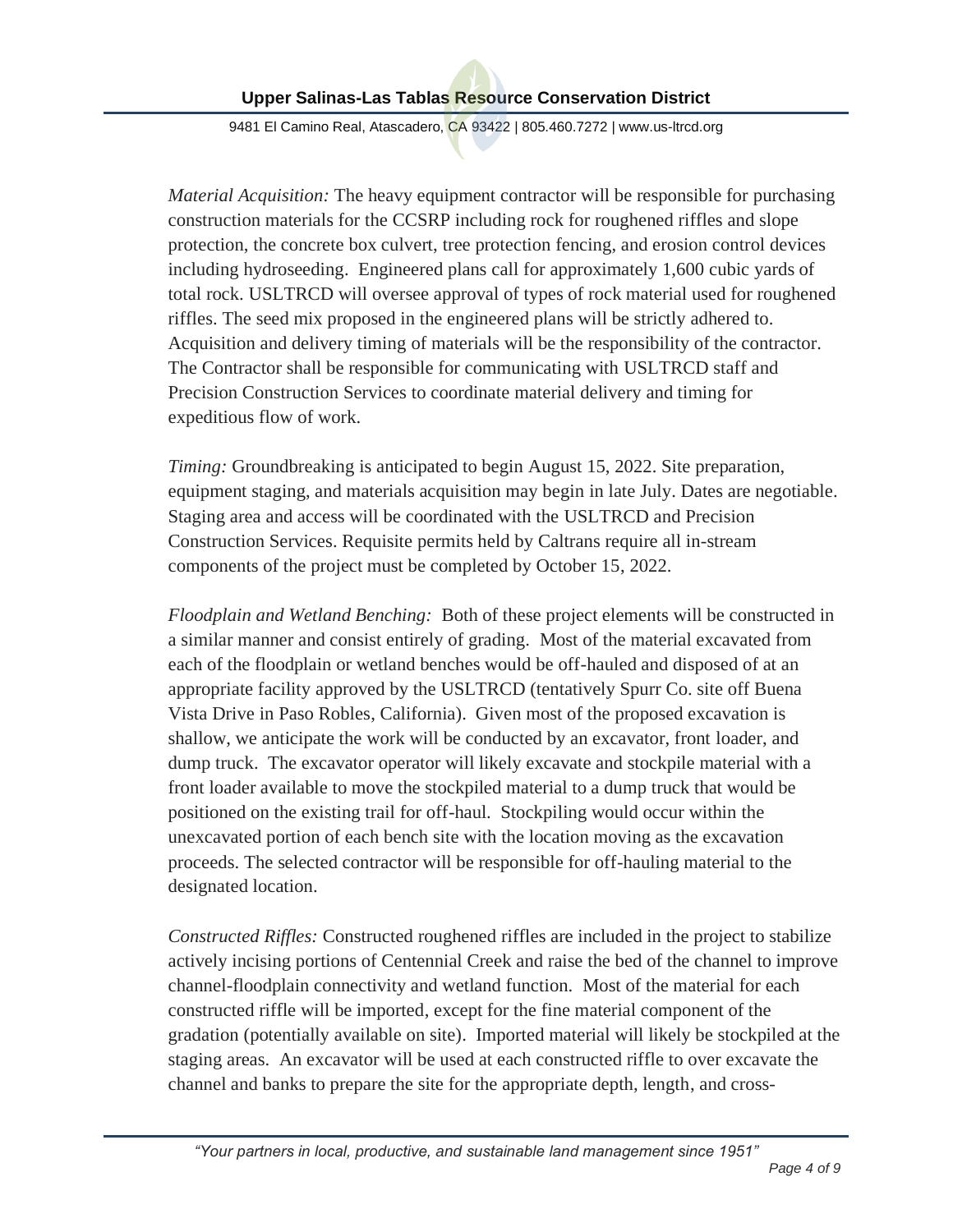9481 El Camino Real, Atascadero, CA 93422 | 805.460.7272 | www.us-ltrcd.org

sectional area specified individually for each riffle on the engineering designs. Once prepared, rock will be placed with the larger material installed first and finer material placed in lifts. As each lift is constructed, finer material will be placed and washed in to fill the voids between the larger material. Given the site is dry, wash water will be provided by a water truck. Wash water will also be recycled by pumping used water from the downstream extent of the site. Straw bales will be installed downstream of each site during this activity to limit discharge of turbid water downstream. Any turbid water escaping containment from the site will be pumped through a filter bag to an adjacent flat area and allowed to infiltrate.

*Access and Staging Areas:*Access and staging areas will be established prior to any equipment mobilization and will be flagged. Orange fencing material will be used to delineate access routes to protect adjacent areas from disturbance. All access and staging areas will be treated with erosion control seed and mulch following construction activities. Since we anticipate construction will proceed one site at a time, seeding and mulching will occur as demobilization occurs on a site-specific basis.

*Tree Protection:* Care was taken at each of the project sites to avoid the need to remove trees, especially mature oak trees (> four-inch diameter at height [4" dh]). Where grading activities occur close to existing trees, tree protection measures are proposed (Please refer to USLTRCD Arborist Report). Where noted on the engineering drawings, tree trunks will be surrounded by orange plastic fencing, offset a minimum of 5 feet from the trunk, unless noted otherwise on the drawings or modified in the field by the project arborist. At several sites where willow trees are located within an area proposed for wetland or floodplain grading, the engineering drawings call for the grading to occur around the trunk of the tree, leaving a small area of high ground within the graded surface. This approach is only proposed for tree species other than oak.

*Culvert Replacement:* Site 9 currently consists of two, 24-inch corrugated metal pipes that are undersized for the current site hydrology and are perched at the downstream end, causing high energy conditions that are exacerbating erosion of the channel and banks. In addition, the culverts are frequently overtopped, which has led to multiple phases of grouted rock to be applied as an apron to the downstream end of the pedestrian path and crossing area. Although this crossing is still required since it is along a key pedestrian and bike corridor through the park, improvements need to be made to protect the creek and park infrastructure from further damage. The existing culverts will be removed along with the grouted rock apron and will be replaced with a  $10\frac{1}{4}$  foot wide by 6 foot high by 25-foot-long concrete box culvert that will be embedded with a 2-foot-thick ESM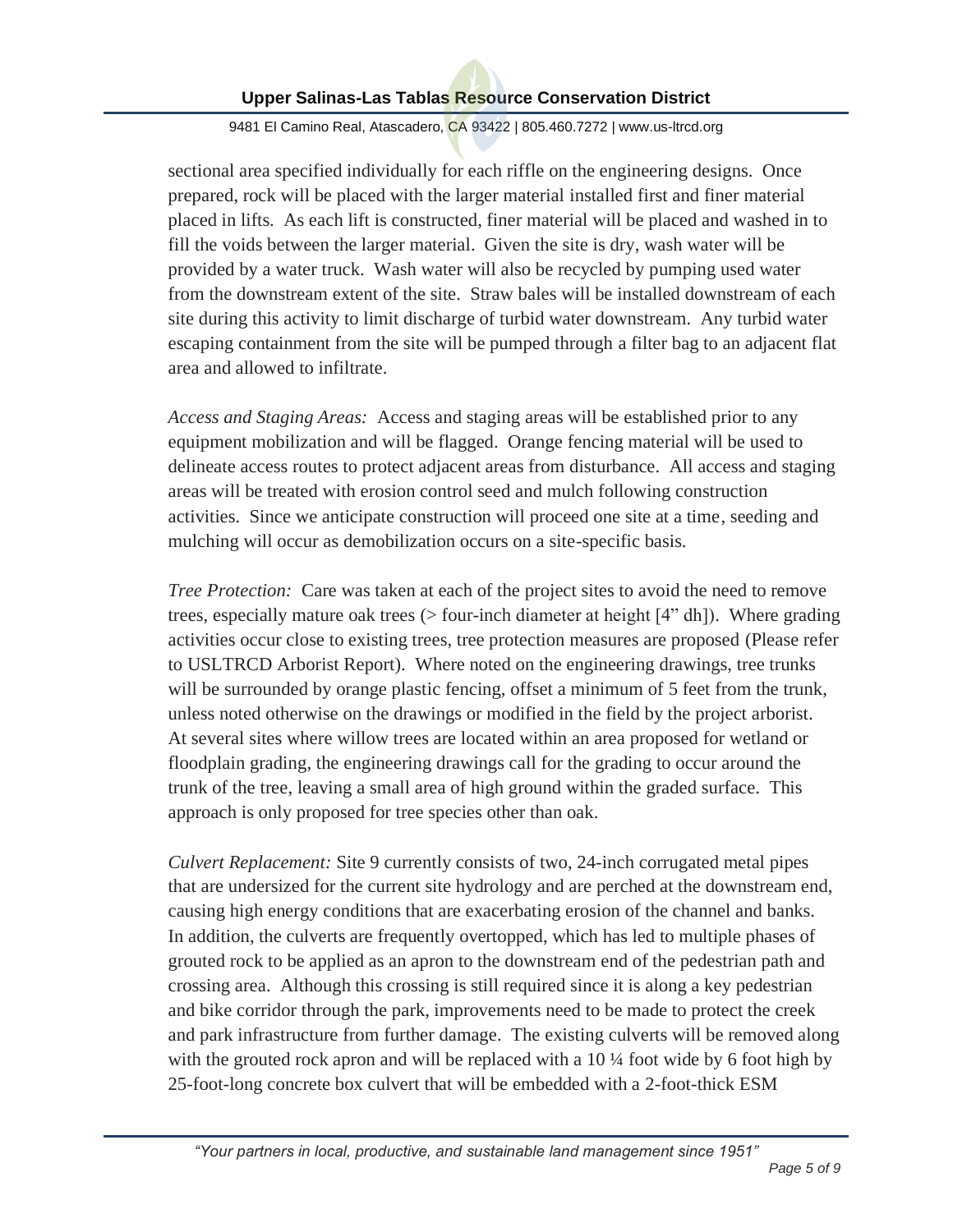9481 El Camino Real, Atascadero, CA 93422 | 805.460.7272 | www.us-ltrcd.org

streambed. The new culvert will be realigned slightly to avoid the existing sewer line. Vegetated RSP will be placed upstream and downstream of the new crossing to protect the culvert and pedestrian path. An excavator will be used to demolish the existing crossing and the site will be prepared with an excavator, front loader, and haul truck. Engineered fill will be placed below the new culvert as bedding material and the new culvert will be placed in sections using either an excavator or small tracked crane. As sections of the culvert are installed, the ESM mix will be installed in the culvert to mimic a natural streambed using the same techniques used to build the constructed riffles. The RSP will be placed using an excavator with void spaces filled with soil to allow for planting within the interstitial spaces between the rock. An asphalt path will be installed to conform to the existing pedestrian path.

*Traffic Management*: Contractor will be responsible for the safe ingress and egress of equipment and materials to the site and staging area. Appropriate public road signage must be acquired and posted to alert traffic and the public to the possibility of slowdowns and large vehicle traffic. Pedestrian traffic through Centennial Park will be managed by the City of Paso Robles, and Precision Construction Services. The heavy equipment contractor is required to coordinate workday schedules with the USLTRCD and Precision Construction Services to ensure public safety during construction.

*Special Note:* **Sheet C4 is included in the overall project designs but will not be funded or implemented in 2022. This RFP is for construction of items on Sheet C5- C25. Sheets R1-R9 are not included in this RFP and are intended for design purposes only.**

### **3. Project Schedule**

| Project Start/Groundbreaking |  |
|------------------------------|--|
|                              |  |

*Work Schedule:* Monday through Friday during daylight hours. Monday September 5, 2022 is Labor Day and will not be a scheduled working day. Due to the high volume of pedestrian use, project staking will be done immediately before grading occurs as vandalism is an issue in Centennial Park. Each workday will require the contractor to wait until biological staff has completed a nesting bird survey of the area. Additionally, USLTRCD staff arborist, or their appointed counterparts, will remain on site during construction to ensure tree protection measures are implemented appropriately.

August 15, 2022

Project Completion Contract Completion Contract Completion Contract Completion Contract Completion Contract Completion Contract Completion Contract Completion Contract Completion Contract Completion Contract Completion Con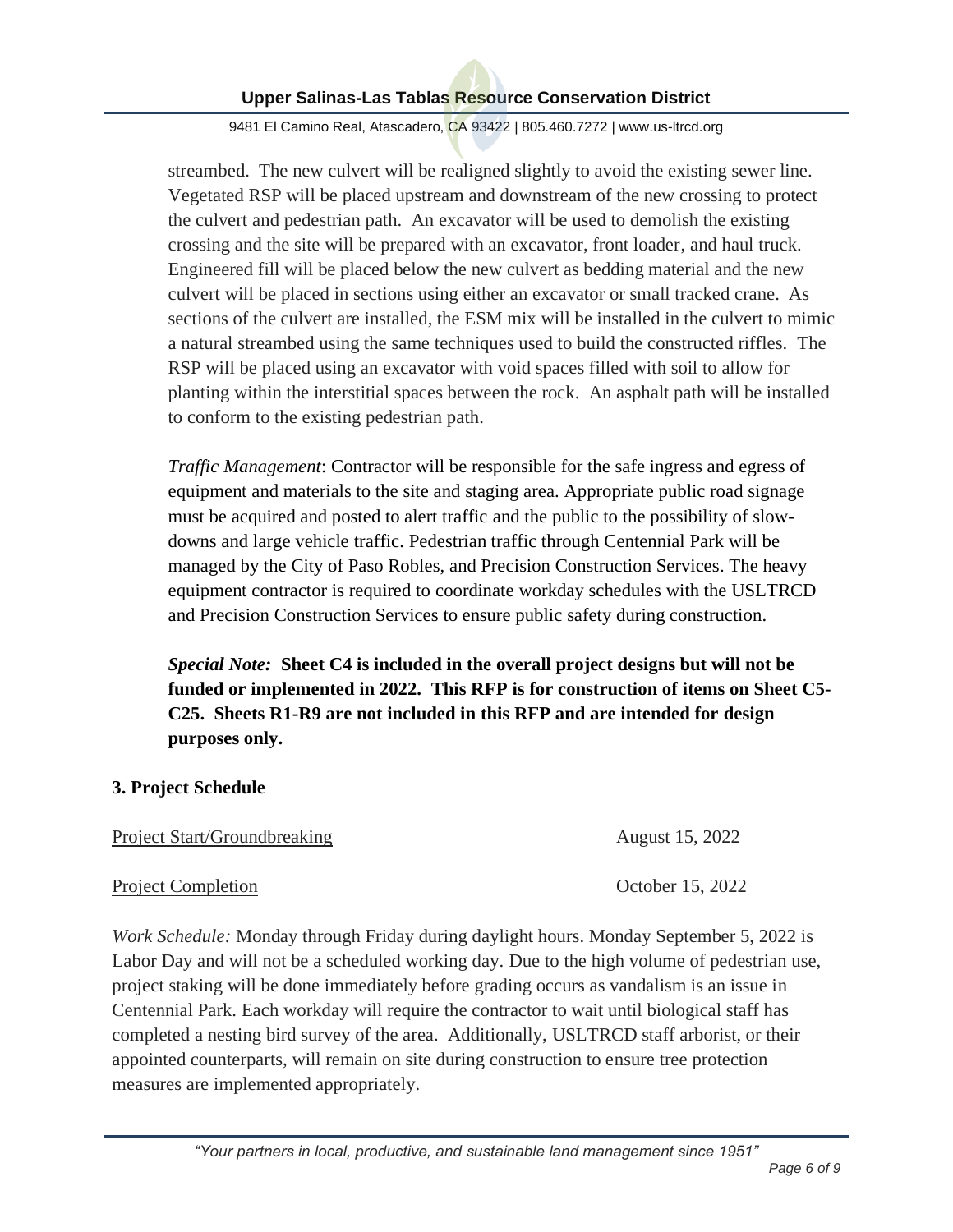9481 El Camino Real, Atascadero, CA 93422 | 805.460.7272 | www.us-ltrcd.org

### **4. Proposal Content and Format**

Contractors will clearly indicate in their proposals the services, as described above, and their ability to perform those services to USLTRCD.

The following information will be included in the proposal:

### **4.1 Executive Summary**

Include a concise synopsis of the proposal focused on how the contractor will address USLTRCD's key issues with the contractor's approach to the services described above.

### **4.2 Qualifications**

Because of the time sensitivity and critical nature of the work described within this RFP, USLTRCD seeks services from highly experienced and qualified firms/team. The firm/team must be able to staff this project with qualified individuals, experienced in the key technical disciplines needed, who will remain committed to this work from inception through completion. A clear and comprehensive organization chart must be presented to illustrate the organization of the team and key team members, including any sub-contractors. Contractor must be familiar with and adhere closely to regulations put forth in project permits. Project permits allowing work on this site includes Army Corps of Engineers 404, Regional Water Quality Control Board 401, California Department of Fish and Wildlife 1600 permit, and City of Paso Robles Grading permit.

### **4.2.1 Firm/Team Qualifications**

Provide a statement of the firm's/team's qualifications, including a brief resume(s) of lead staff members and/or sub-contractors proposed to work on the project. Include the office locations of key staff and sub-contractors. The information should be focused on experience on similar and/or complementary projects. The roles proposed for each subcontractor as well as their qualifications in that area will also be identified in the proposal. Your ability to identify and highlight key staff in the proposal will be considered when evaluating your understanding of the project. The Contractor's team members should be able to exhibit and understand the appropriate licenses, certifications, and pre-qualifications for services. Previous experience working with the CCC and the USLTRCD should be noted.

Include a description of three (3) of the most recent projects/programs/efforts that included similar scope of work. The following information will be included for each project: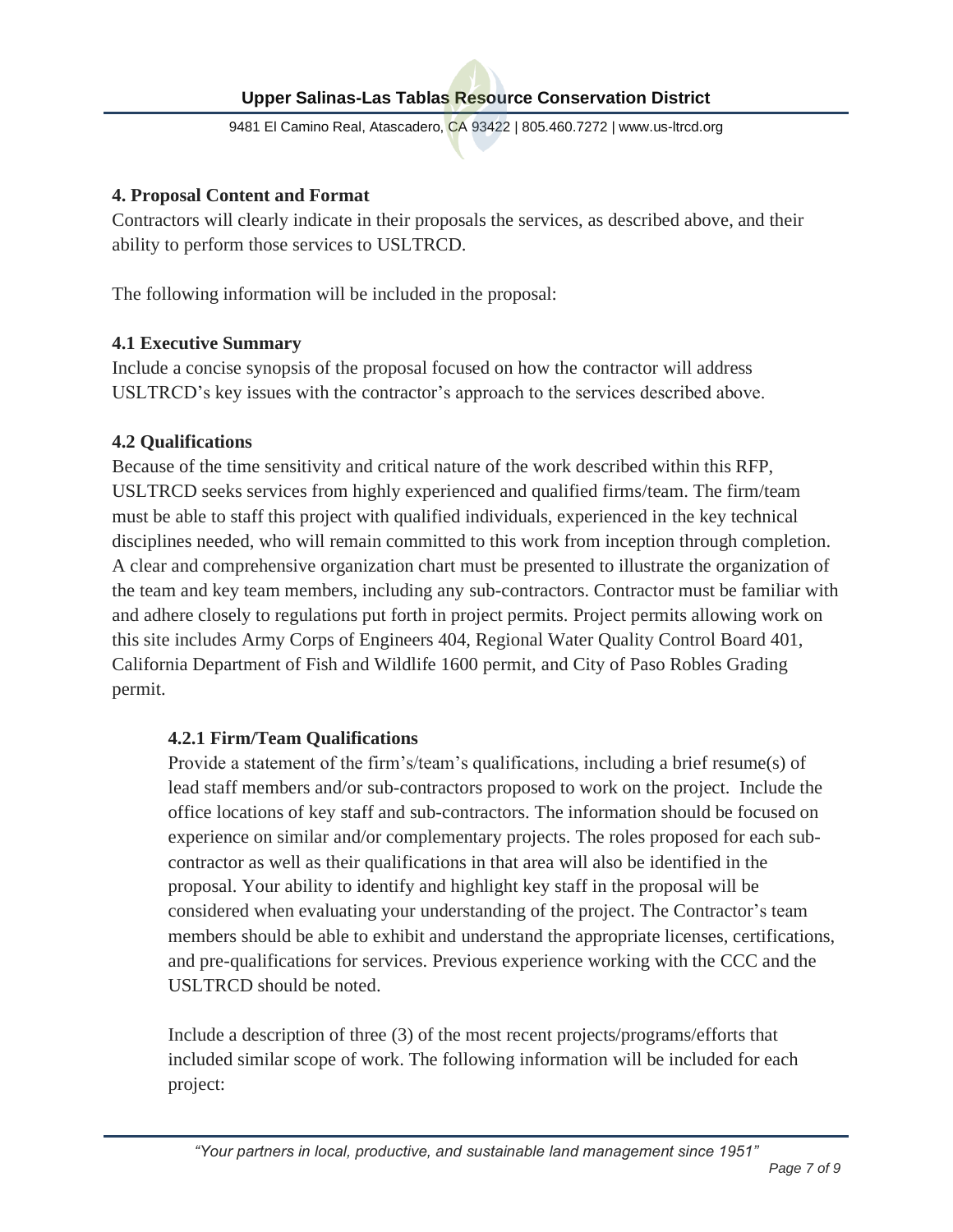9481 El Camino Real, Atascadero, CA 93422 | 805.460.7272 | www.us-ltrcd.org

- Client
- Client contact information
- Project Description
- Start and end dates of the project
- Key staff member's role
- Contractor fees and overall project budget
- Contractor's role in the project highlight roles of staff

### **4.2.2 Technical Approach**

The contractor(s) technical approach to the project is a very important component of the selection. In the proposal, the contractor(s) is requested to demonstrate their project understanding, provide a summary of the critical issues, and describe the contractor's proposed sequence of activities to meet the USLTRCD's objectives for the services they are proposing.

### **4.3 Statements**

The contractor(s) will include a statement confirming no personal or organizational conflicts of interest are known to exist.

### **4.4 Licenses, Certifications, and Pre-qualifications**

The contractor(s) will include a table detailing the licenses, certifications, and pre-qualifications currently held by each team member. Copies of said licenses, certifications, and prequalifications will be provided upon the request of the USLTRCD.

### **4.5 Detailed Resumes**

Detailed resumes for key team members may be included as an appendix. No more than two pages per resume.

### **5. Evaluation & Selection Process**

The USLTRCD will not accept proposals delivered after the closing date and time. Proposals will be mailed, or hand delivered, prior to the closing date with one original and five (5) copies. Note: During the current COVID-19 conditions, emailed proposals will be accepted. The written proposals will be evaluated and scored by the USLTRCD utilizing the following criteria:

Written Qualifications (40% of Total Score) Firm/Team Qualifications – 25% Performance on previous jobs – 15%